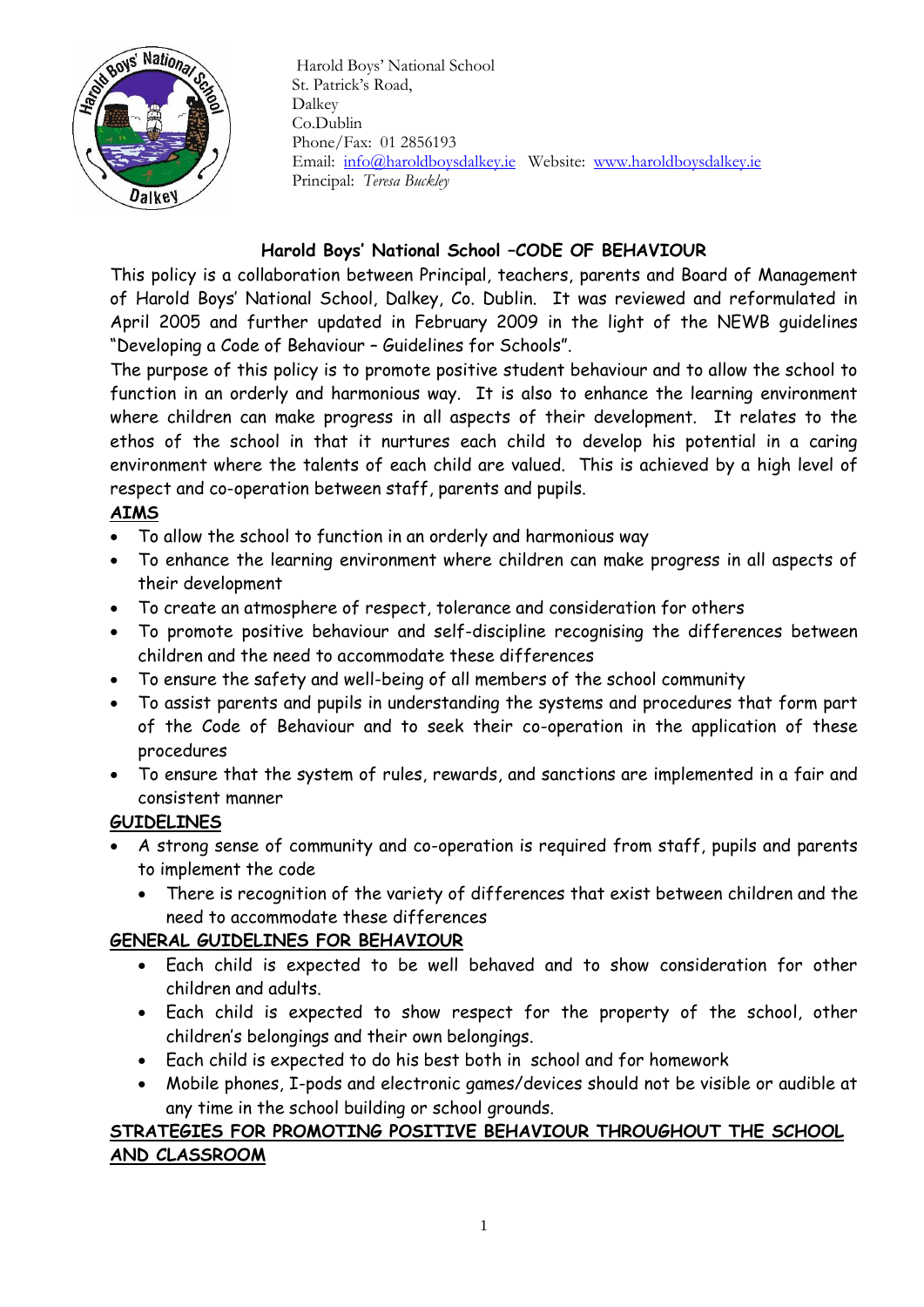- All staff share our school ethos, which emphasises care, respect and responsibility and understanding.
- We regularly have school assemblies where success is acknowledged, rewarded and celebrated.
- Staff encompass a welcoming attitude to parents and consult with them where necessary/beneficial.
- We acknowledge positive behaviour through the use of a note in the homework journal, by praising/commending children on their behaviour and by rewarding them. Rewards include, stars, stickers, homework passes, and class rewards such as extra break and chess/board games
- Teachers ensure that the class timetable is as varied as possible and present a balanced educational programme for the pupils.
- Problems are noticed and dealt with as soon as possible.
- 'Quiet time' on a daily basis (e.g. D.E.A.R. (Drop everything and Read)Time/Pupils working silently for a given time on a particular activity).
- Developing clear and simple classroom rules in discussion with the children. Each class will embrace five to seven rules stated in terms of observable behaviours.
- Staff treat pupils with respect and build up positive relationships with them.
- Children are aware that misbehaviour and failure to adhere to school and class rules will incur clear, consistent consequences.
- SPHE is used as a structure within which to address the teaching of social skills.

# **SCHOOL EXPECTATIONS FOR PUPILS**

The following outline of procedures for the classroom, yard and school environment set a positive atmosphere in relation to pupil learning, behaviour and achievement. There is a greater emphasis on rewards rather than sanctions.

# **Mornings:**

- Pupils should be in school by 8.50am. Pupils should not enter the school building before 8.50am.
- Pupils should wear the school uniform each day. This consists of a navy v-neck jumper, navy trousers and navy tie. A school crest is a vital part of the uniform and should be purchased from the office and sewn on the jumper. A pale blue shirt and dark coloured shoes should also be worn. PE Days: The school tracksuit and polo shirt should be worn on PE days only. School shorts may be worn in warm weather. The tracksuit, polo shirt and shorts may be purchased in Corr's. No other styles are acceptable and these may be worn on PE days only. All parts of uniform should be clearly marked with the child's name. Parents are notified if children are wearing the incorrect uniform. This form must be signed by the parent and returned to the class teacher. A formal letter will be sent home in the event of a child consistently not wearing the correct uniform.
- If a pupil cycles to school the bicycle should be left in the bicycle rack. Pupils may not cycle within the school grounds. No pupil may touch a bicycle belonging to another boy.

# **At Break Times:**

- Boys are encouraged to play games such as football and basketball during play times.
- Rough play and climbing walls, fences or picnic tables is not allowed.
- Each class should play in their own area of the school yard.
- If a football from one class comes into another yard area the ball should be handed back.
- Our school is a bully free zone. Boys are encouraged to tell the teacher in the yard if they feel they are being bullied. (See Anti Bullying Policy)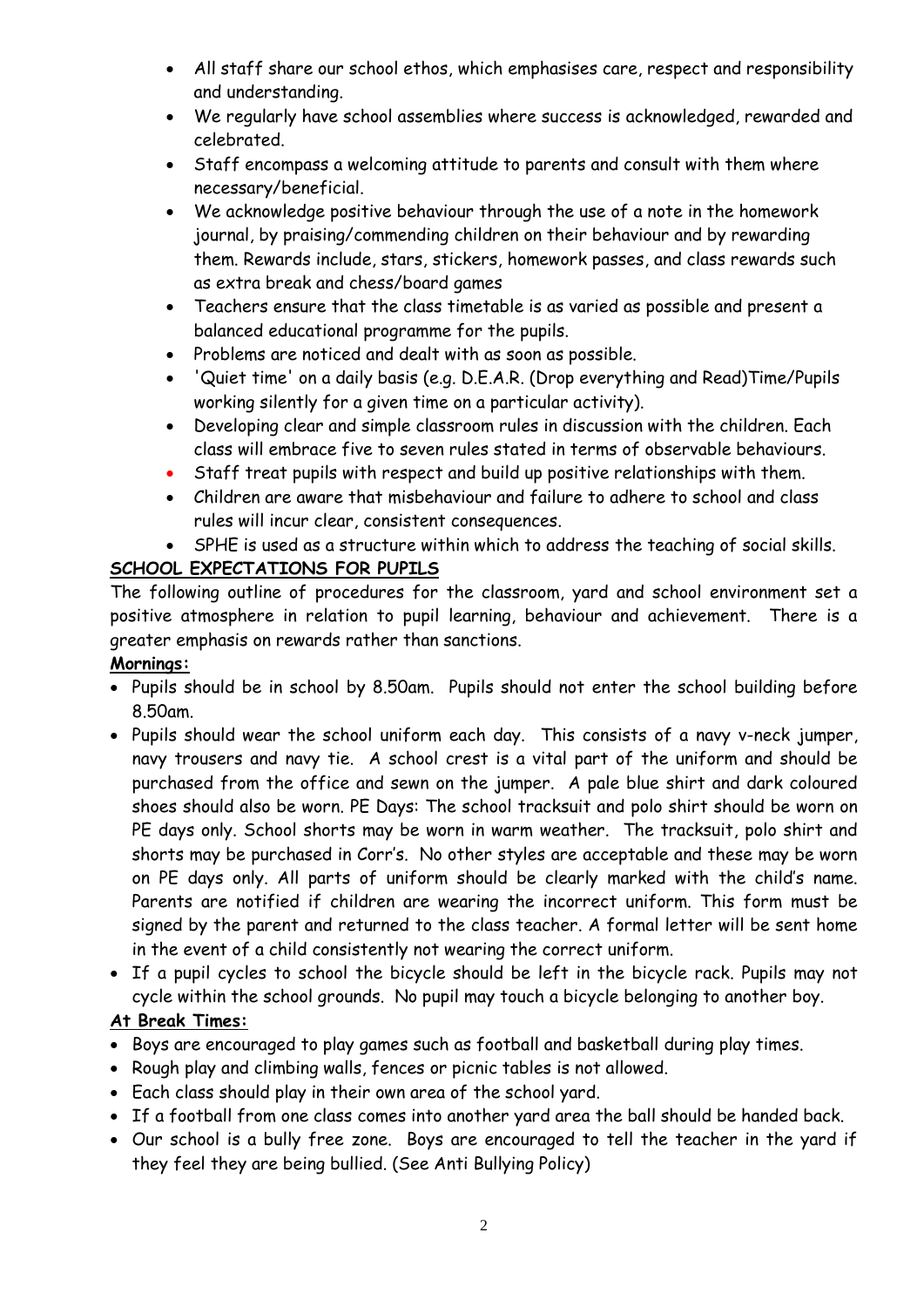- Healthy lunches are promoted within the school. Lunches are eaten in classrooms and children are asked not to bring food or drink into the yard. Pupils may have bars on a Friday. Chewing gum, crisps and fizzy drinks are not allowed at anytime.
- Pupils may not leave the school grounds for any reason without permission in writing from their parents/guardians.
- Boys are expected to line up quietly when the bell goes at the end of each break.
- Harold Boys' NS is a Green School. Boys are expected to keep their classrooms clean and tidy and put all waste in the correct bins. Uneaten food should be taken home.
- Name calling or bad language is not allowed in the school.
- Pupils must not damage school property.
- When children are playing on the yard physical contact (e.g. pushing, pulling, slide tackling, kicking) is not allowed. Pupils are advised to go to the teacher on yard if there is a problem.
- Sharp objects that could cause injury to others should not be brought to the yard.

# **Toilets:**

- Pupils treat all toilet facilities and drinking fountains in the school with respect and must not damage them in any way.
- Pupils must not waste toilet paper or toilet soap.
- Pupils are encouraged to wash their hands after going to the toilet and dry them in the hand towels provided.

## **In Class:**

- Each boy is expected to have all of the text books and equipment necessary for his particular class.
- Tippex is not allowed.
- Each boy must do his homework in a neat and tidy manner and must bring in a note from parents to his teacher if homework is not done.
- Boys must treat all staff members and visitors with respect.
- All classes will participate in the development of their class rules and agree to keep them. Boys should not upset the smooth running of the class. (Boys may be suspended from the school for repeatedly disrupting the class and for showing disrespect for the teacher.)

# **Substance Use** (See Substance Use Policy)

Children must not under any circumstances bring illegal drugs, cigarettes or alcohol to school. **STRATEGIES FOR DEALING WITH UNACCEPTABLE BEHAVIOUR** 

The degree of misbehaviour (i.e. minor serious or gross) will be decided by the teachers on the basis of their professional judgement and based on a common sense approach with regard to the gravity/frequency of the misbehaviour.

# **PROCEDURES FOR DEALING WITH MINOR MISBEHAVIOUR**

A staged approach is envisaged in dealing with minor incidents of unacceptable behaviour

- Reasoning with the pupil
- Reprimand (including advice on how to improve)
- Child moved to somewhere else in the classroom or required to work away from others
- Parents/guardians informed generally by letter or by a note in homework diary
- Prescribing additional work at break-times under the supervision of the teacher on yard duty
- Loss of Privileges
- Referral to Principal
- Parents requested to meet class teacher
- Behaviour noted in pupil's annual report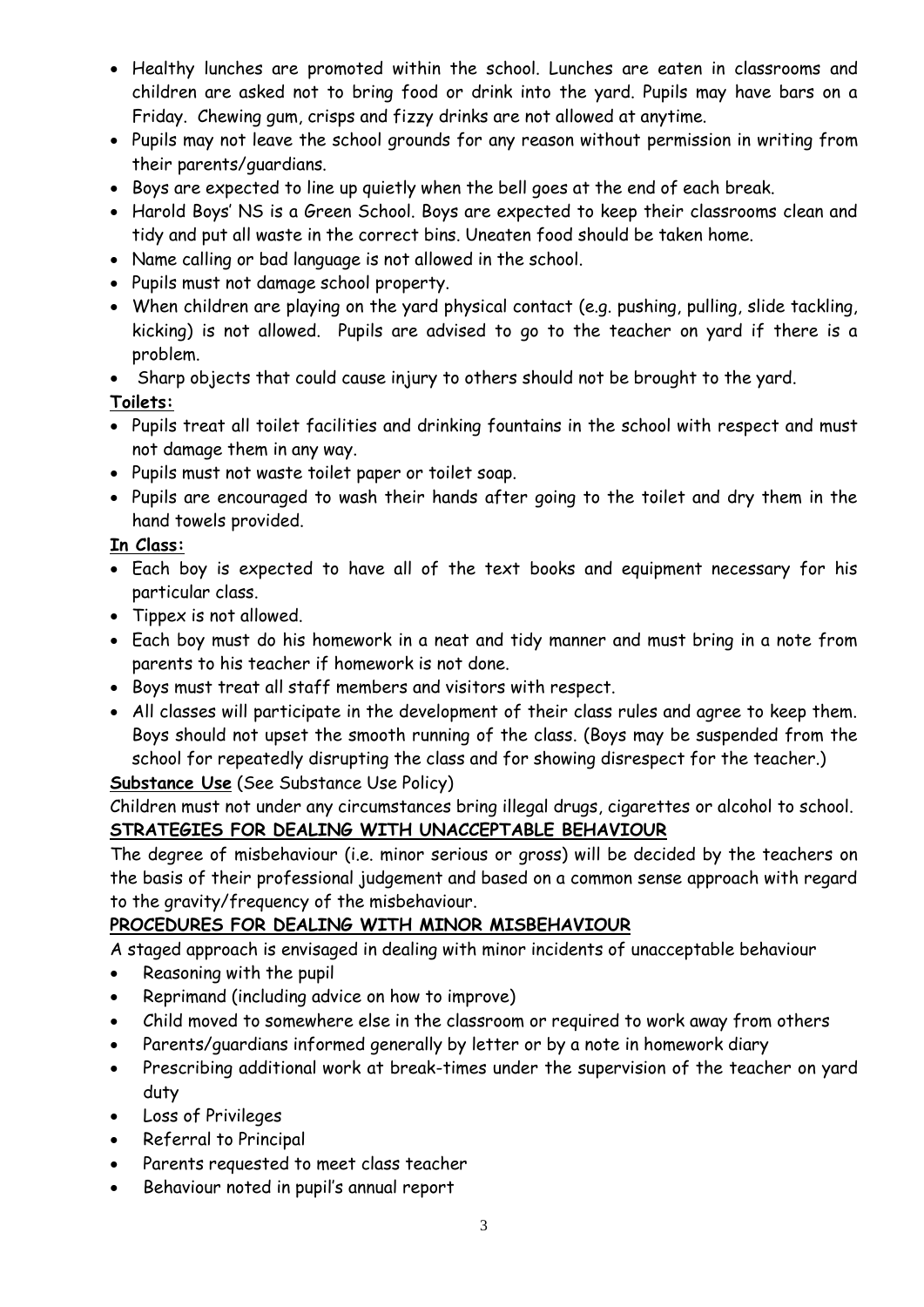#### **STRATEGIES FOR DEALING WITH MISBEHAVIOUR IN CLASS**

- In the case of a serious incident of misbehaviour, providing for 'time out' may be useful. (The child goes to a particular place in the classroom designated as the time out or cool down area).
- Exiting a child from the classroom may be necessary where the classroom is significantly disrupted. The pupil will be escorted to a designated teacher(s) classroom e.g. Deputy Principal or Special Duty Post Holder for a period of time to assist the pupil in getting ready to amend the behaviour so that the pupil may return to their classroom as soon as possible. It will be anticipated that the pupil, on returning to their class, will resume without causing further disruption.
- Utilising a Behaviour Plan (see Understanding Behaviour below) may be considered when a child consistently exhibits challenging and disruptive behaviour. A Behaviour Plan will focus on one behaviour at a time and the achievement of the targets will be reinforced positively. It is envisaged that the child will be involved in the setting of targets. If a child is entitled to a support teacher on the basis of their behavioural needs, the support teacher may set targets in consultation with the child, the class teacher and the parents.

## **STRATEGIES FOR DEALING WITH CONTINUOUSLY DISRUPTIVE PUPILS / SERIOUS INCIDENTS OF MISBEHAVIOUR ARE AS FOLLOWS -**

- The pupil will be warned officially to stop offending.
- The parents/guardians will be informed.
- Prescribing additional work at break-times under the supervision of the teacher on yard duty
- Loss of Privileges
- The Parents will be requested to formally meet the Class teacher where the specific behaviour will be discussed
- The Parents will be requested to formally meet the Class Teacher & Principal where the specific behaviour will be discussed
- The Parents will be requested to formally meet the Class Teacher, Principal & Chairperson of the Board of Management
- The Board of Management may exclude the pupil from the school premises at break and/or lunch times.
- The Board of Management may arrange for the pupil to be escorted to and from the school premises at assembly and dismissal times.
- In the event of a serious incident of misbehaviour or where a pupil is continuously disruptive the Board of Management may suspend him for a minor fixed period (one to three school days).
- A programme of intervention will also be formulated to enable the child manage and change his behaviour.

In the event of gross misbehaviour by a pupil the Principal/Chairperson/Board will be notified. The Principal/Board will examine the issues. The Principal/Board may consider sanctions including immediate suspension pending discussion with the parents/guardians (see below).

#### **ROLES AND RESPONSIBILITY**

The people who have particular responsibility for aspects of the policy are

- Board of Management
- Principal